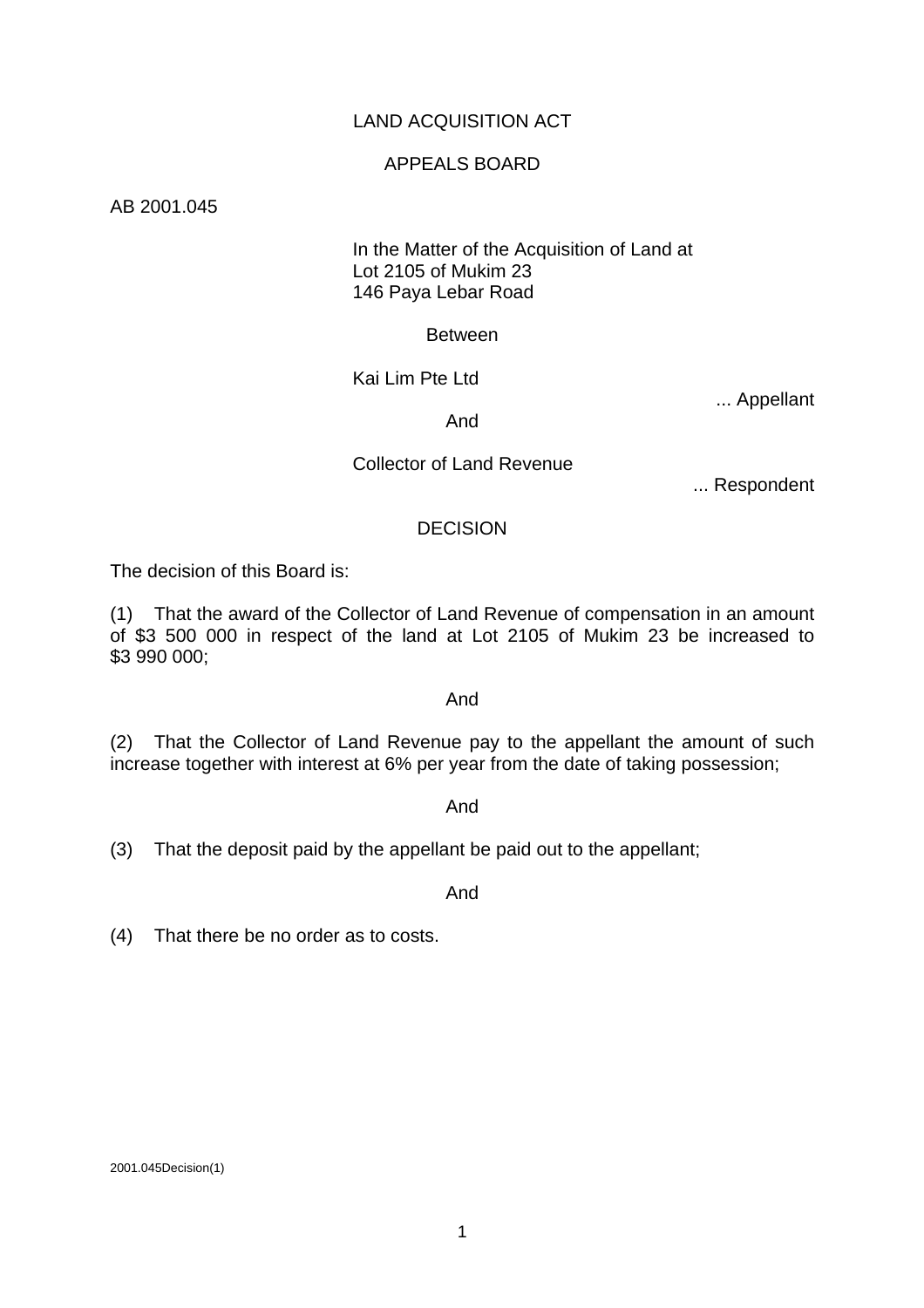# BRIEF STATEMENT OF REASONS

The reasons for the Decision/Order are:

# *Appeal*

(1) On 28 April 2001 ("acquisition date") a notification was published in the *Gazette* under s 5 of the Land Acquisition Act ("s 5 declaration") declaring that the land ("acquired land") at Lot 2105 of Mukim 23 together with the building at 146 Paya Lebar Road ("146PLR") was needed for a public purpose namely Construction of Circle Line and Comprehensive Development. The appellant was then the proprietor of the acquired land for an estate in fee simple and is a person interested.

(2) For the purpose of the inquiry held under s 10 the appellant submitted a claim to compensation of \$6 500 000 for market value of the acquired land and a sum to be ascertained for expenses under s 33(1)(e). The respondent ("Collector") found that the market value of the acquired land as at the acquisition date was \$3 500 000 and on 12 November 2001 he made an award of compensation in that amount.

(3) The appellant appeals against the award. In its petition of appeal it says that the award is inadequate and does not reflect the market value of the acquired land and that the market value as at the acquisition date was \$5 830 000. At the hearing the Collector adduced evidence that the market value was \$3 640 000 and he did not seek to support his finding that it was \$3 500 000.

# *Acquired Land*

(4) Lot 2105 is a near rectangular plot on the East side of Paya Lebar Road at its junction with and to the South of a cul-de-sac which is also known as Paya Lebar Road. It is about 0.5km to the PIE/Paya Lebar Road interchange for direct access to PIE. The acquired land is in a largely industrial locality. Flatted warehouse and factory buildings are nearby and across Paya Lebar Road on the West are HDB residential flats. Lot 2105 has a road frontage of about 16m to Paya Lebar Road and about 39m to the cul-de-sac.

(5) It was not in dispute that the site was zoned Light Industry and that the maximum permissible gross plot ratio ("MPGPR") was 2.5. 146PLR was at the acquisition date a single storey semi-detached building. From the documents before this Board it appears that the earliest development for which in November 1954 a Certificate of Fitness for Occupation (as it was then called) was issued was of a "Store, Office & Jaga's [Guard's] Quarters" comprising two buildings. At some point in time the two buildings were either extended into or replaced by one much larger rectangular shaped single storey store. In August 1958 planning approval was obtained for the adjacent Lot 1124 in conjunction with Lot 2105 for the "erection of a 2-storey extension" comprising certain facilities on the first storey and "office on the first floor [second storey] as an extension to the existing building over common lot boundary".

(6) At the request of the parties the Board inspected the acquired land and the building on the site of Lot 1124. It appears that at some time in the past there was an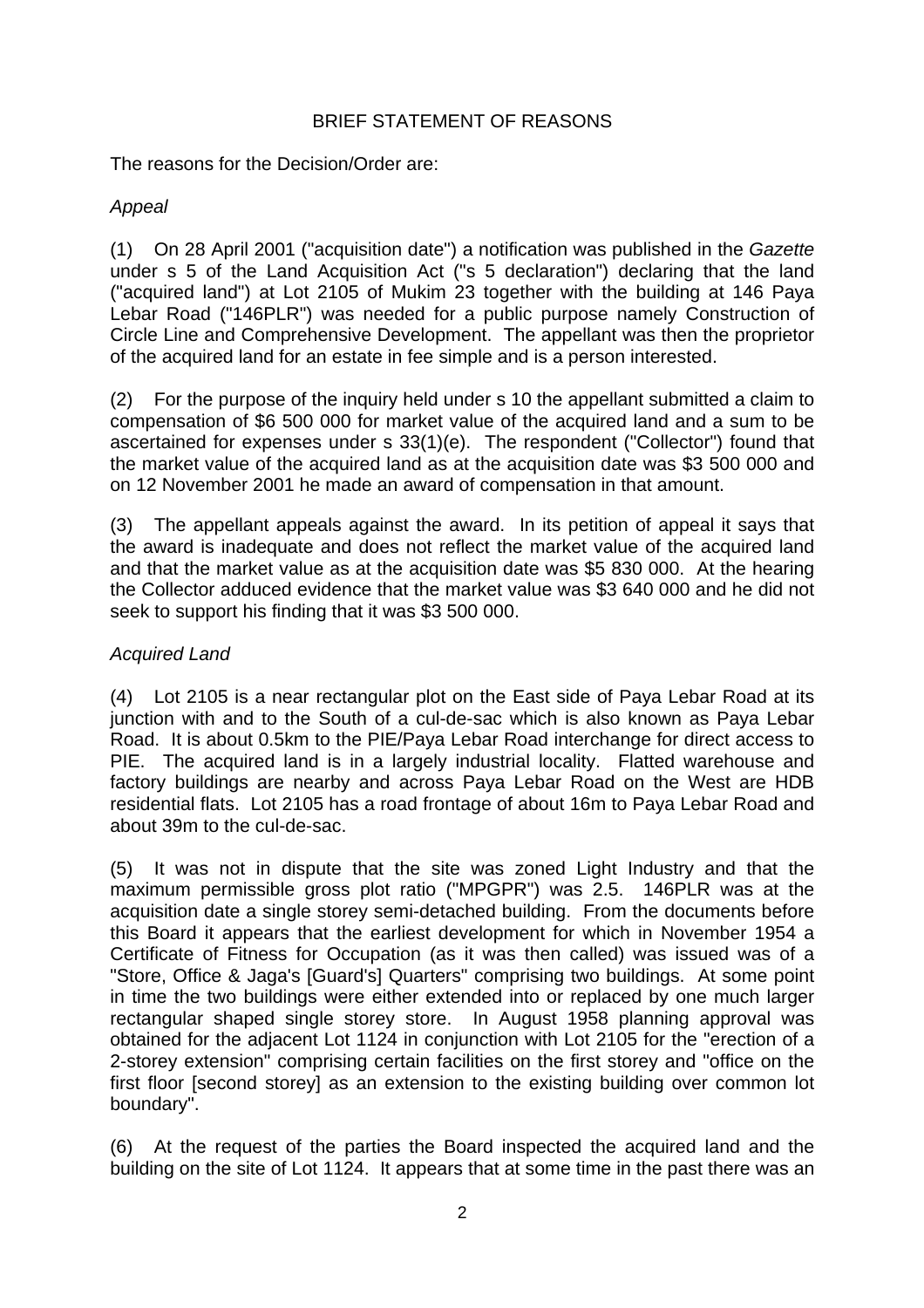existing building on Lot 1124 and the two storey extension referred to in the planning approval was an extension of this building as far as the common boundary. At the same time the store on Lot 2105 was also extended to the common boundary. At the time of the inspection a wall separated the store from the building on Lot 1124. At the back of the store on the North side there were an office and other facilities and a short flight of steps which led to a higher level above. This higher level part was referred to as Mezzanine 3 for identification. Next to the office there was a gate with direct access to the cul-de-sac. The gate was wide and high enough for a lorry to drive through. Beyond this gate there was another area with a higher level referred to as Mezzanine 1 for identification. On the opposite side of Mezzanine 1 there was a third area with a higher level which was referred to as Mezzanine 2 for identification. At the front of the store there was another gate with direct access to Paya Lebar Road. This gate was also wide and high enough for a lorry to drive through. Mezzanine 1, Mezzanine 2 and Mezzanine 3 are together referred to as the mezzanine floors in this Decision.

(7) At the acquisition date the gross floor area ("GFA") of the store at 146PLR was agreed at 589.88sm. It was also agreed that the GFAs of Mezzanine 1, Mezzanine 2 and Mezzanine 3 were 32.56sm, 106.78sm and 35.53sm respectively. Mezzanine 1 and Mezzanine 2 were built against the walls of the store and it was not disputed that they were otherwise without any walls. Mezzanine 3 was also built against the wall but unlike the other mezzanine floors it was walled in. Mr Lim Hong Liu a director of the appellant said in his affidavit that he inspected 146PLR before the appellant bought it in 1990 and he remembered seeing the mezzanine floors there and that the appellant "did not alter the interior layout of the building".

(8) At the acquisition date 146PLR was used for the appellant's business of buying in bulk, re-packing as necessary and selling building materials such as sand, cement, granite, tiles and steel bars. The gates and the high ceiling of the store allowed lorries to be driven through between Paya Lebar Road and the cul-de-sac and the higher levels of the mezzanine floors facilitated the loading and unloading of the lorries. Some materials were also stored and re-packed in the mezzanine floors. Among the documents in the appellant's bundle is a copy of a certificate by a professional engineer that "the floor (non-suspended) is capable of sustaining at least 30kN/m2". The professional engineer did not testify but it was not disputed that a 10 tonne lorry could be driven through the store for loading and unloading and there was enough room for 3 or 4 lorries to remain in the store at any one time.

(9) The acquired land was adversely affected by a road line ("RL") at the acquisition date. The RL plan shows that the RL runs along and approximately parallel to the front and side of Lot 2105 to a depth of about 5m from the existing Paya Lebar Road and about 2m from the existing cul-de-sac with a corner splay. Part of the front of the store and part of the lean to structures on the side appear to be also directly affected. The area adversely affected is about 166sm which is more than 20% of the area of the whole of Lot 2105. In September 1999 planning permission was granted for additions and alterations to the store although the proposed works were not carried out. Neither the planning permission nor any documents relating to the proposed works were produced and there is no evidence as to the effect of the RL on the proposed works if any.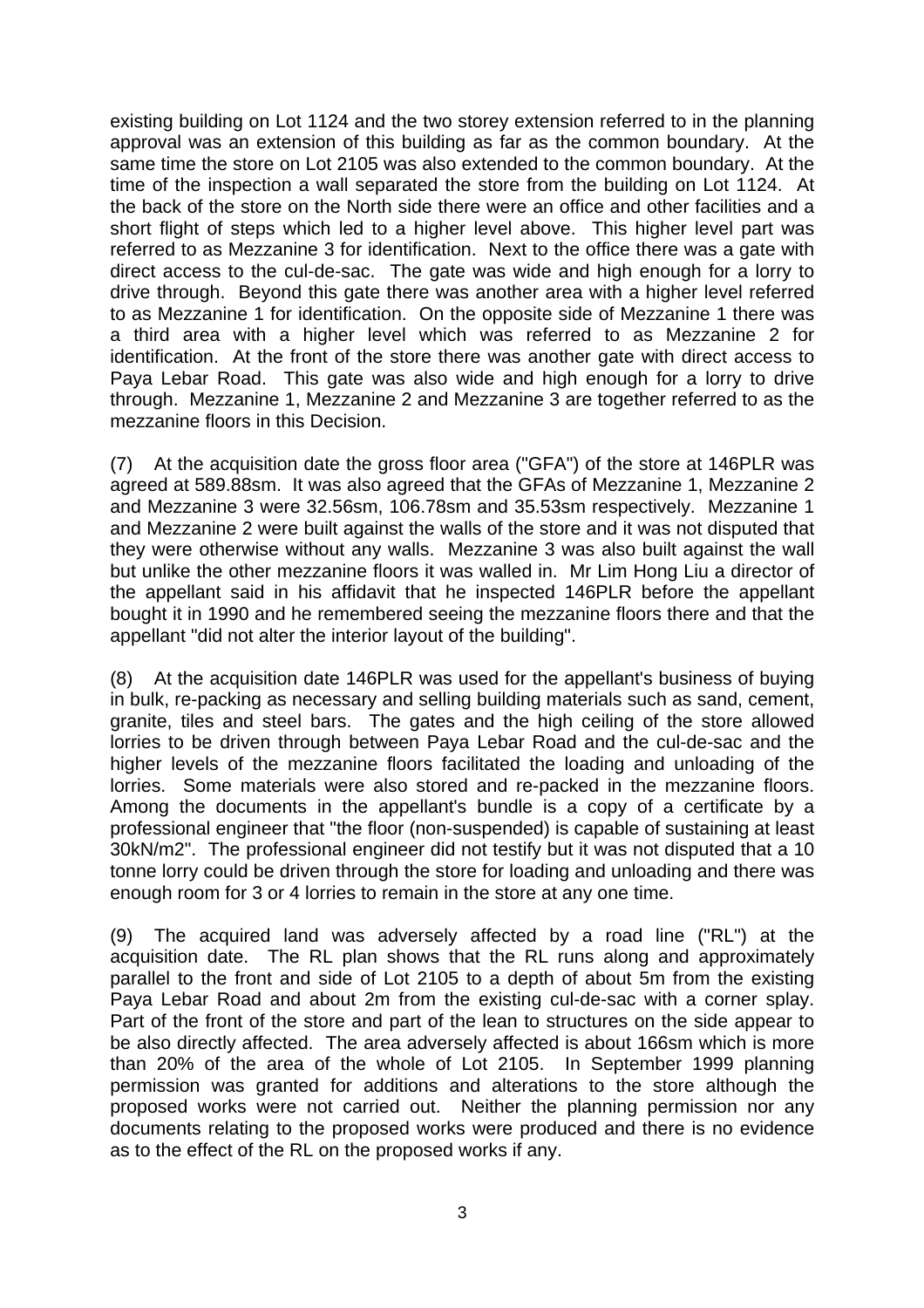### *Compensation*

(10) Section 33 of the Act provides:

(1) In determining the amount of compensation to be awarded for land acquired under this Act, the Board shall ... take into consideration the following matters and no others:

(a) the market value -

 $(i)$  ...

(C) as at 1st January 1995 in respect of land acquired on or after 27th September 1995;

(ii) as at the date of publication of the notification under section 3(1) if the notification is, within 6 months from the date of its publication, followed by a declaration under section 5 in respect of the same land or part thereof; or

(iii) as at the date of publication of the declaration made under section 5,

whichever is the lowest;

...

- (5) For the purposes of subsection (1)(a)
	- ...

(e) the market value of the acquired land shall be deemed not to exceed the price which a bona fide purchaser might reasonably be expected to pay for the land on the basis of its existing use or in anticipation of the continued use of the land for the purpose designated in the Development Baseline referred to in section 36 of the Planning Act 1998, whichever is the lower, after taking into account the zoning and density requirements and any other restrictions imposed under the Planning Act 1998 and any restrictive covenants in the title of the acquired land, and no account shall be taken of any potential value of the land for any other more intensive use ....

No notification under s 3(1) was published and the s 5 declaration was published on 28 April 2001 (the acquisition date as noted earlier) and it is common ground that the market value as at 28 April 2001 was lower than as at 1 January 1995 and it is the market value as at 28 April 2001 that among other matters has to be taken into consideration.

### *Appellant's Valuation*

(11) Mr Steven Loh of Steven Loh Consulting Pte Ltd testifying for the appellant stated in his valuation report dated 6 January 2003 that he determined the market value by the Direct Comparison approach. He referred to the following transactions: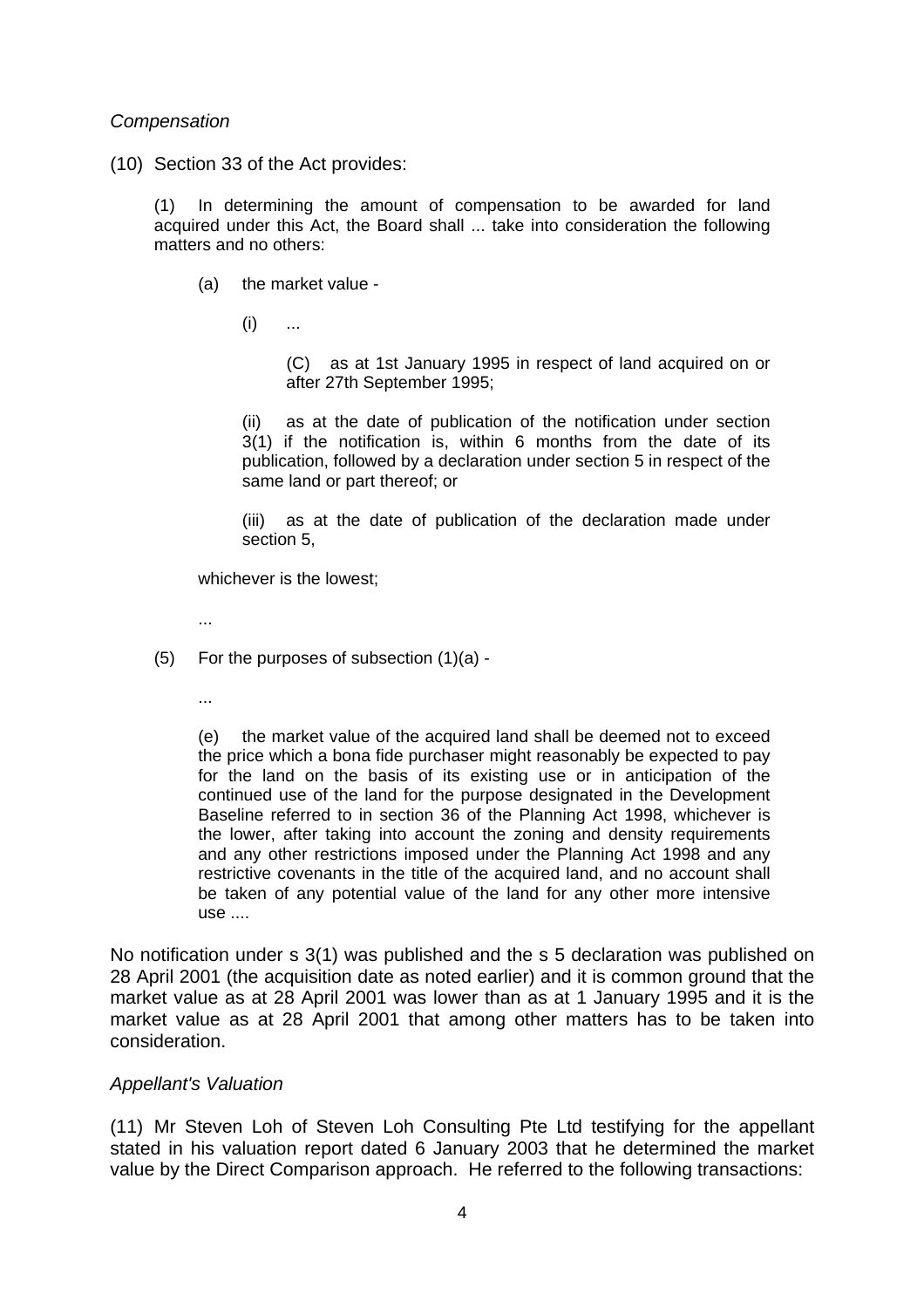| Property                                    | Site Area<br><b>EGFA</b> | Price<br>/sm EGFA          | Transaction<br>Date |
|---------------------------------------------|--------------------------|----------------------------|---------------------|
| 1 1 Irving Place<br>("1IP")                 | 586.4sm<br>327.6sm       | \$3 000 000<br>\$9 158/sm  | 1999 Dec 29         |
| 2 3 Kim Chuan Terrace<br>("3KCT")           | 567.8sm<br>443.7sm       | \$3 700 000<br>\$8 339/sm  | 2001 Apr 27         |
| 3 23 Harper Road<br>("23HR")                | 680.4sm<br>518.4sm       | \$5 450 000<br>\$10 513/sm | 1996 May 21         |
| 4 23 Harper Road                            | 680.4sm<br>518.4sm       | \$6 000 000<br>\$11 574/sm | 1996 Aug 8          |
| 5 124 Paya Lebar Road 725.8sm<br>("124PLR") | 508.5sm                  | \$4 100 000<br>\$8 063/sm  | 1997 Oct 2          |

"EGFA" was a reference to the equivalent GFA assuming the GFA of the second storey in each case to be equivalent to 80% of the GFA of the first storey and in the table above it represented the total EGFA of the building.

(12) Mr Loh made adjustments for time (except for the 3KCT transaction), EGFA size, building design (except for the 124PLR transaction), location (except for the 23HR and 124PLR transactions), corner lot, and RL (except for the 124PLR transaction) and derived an average value of \$5 827 600. In his analysis he treated the mezzanine floors of 146PLR as equivalent to the second storeys of the properties in the reference transactions and he allowed an adjustment of -5% for RL. 124PLR was a detached building and the adjustment of  $+5%$  was not really for corner lot but for the access to 146PLR from the cul-de-sac. Mr Loh concluded that the market value of the acquired land as at the acquisition date was \$5 830 000.

(13) Mr Loh said that Mezzanine 1 and Mezzanine 2 added value to the acquired land although they were "open platforms" as he called them. He said he estimated that it would cost \$139 000 to build these platforms at the rate of \$1 000/sm. The value added as at the acquisition date he said was \$890 000.

### *Collector's Valuation*

(14) Ms Chee Hok Yean of Jones Lang LaSalle Property Consultants Pte Ltd testifying for the Collector stated in her valuation report dated 10 April 2003 that she arrived at her valuation by direct comparison with transactions of comparable properties but she referred to the following single transaction only:

| Property | Site Area<br>GFA<br>EGFA      | Price<br>/sm EGFA         | Transaction<br>Date |
|----------|-------------------------------|---------------------------|---------------------|
| 1 124PLR | 725.8sm<br>530.8sm<br>508.5sm | \$4 100 000<br>\$8 063/sm | 1997 Oct 2          |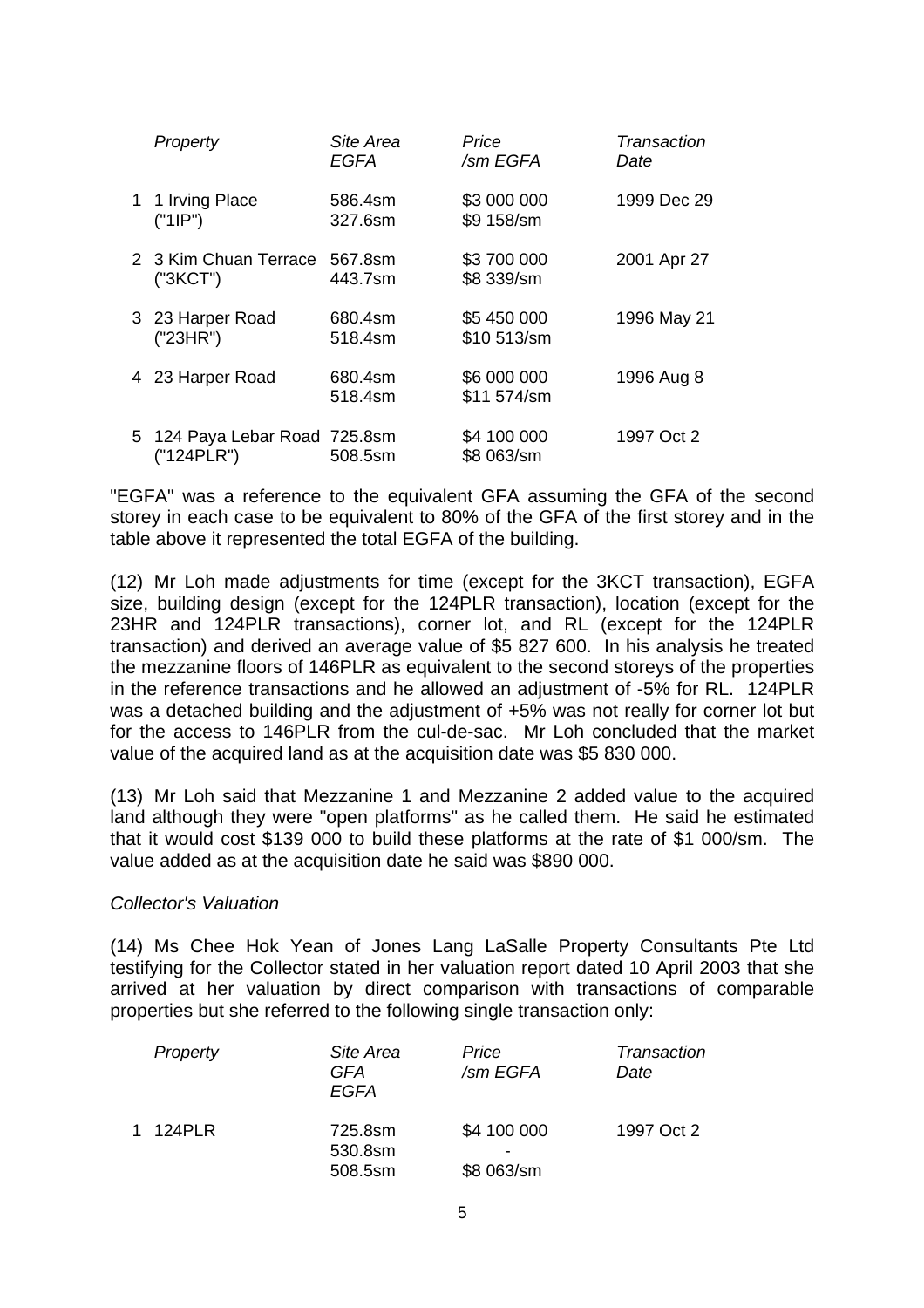124PLR was a part 1/part 2 storey building and the GFA stated above represented the total GFA of the two storeys. The EGFA was based on the assumption that the GFA of the second storey was equivalent to 80% of the GFA of the first storey.

(15) Ms Chee adjusted the EGFA rate of \$8 063/sm by -19% for time, -1.5% for EGFA and -3% for age/condition of the building for a total adjustment of -23.5% or an adjusted EGFA rate of \$6 168/sm. She applied this to the EGFA of 146PLR and concluded that the market value of the acquired land as at the acquisition date was \$3 640 000. She assumed that the EGFA of 146PLR was 589.5sm. Her evidence was given before the parties agreed that the GFA of the store other than that of the mezzanine floors was 589.88sm but the difference would have been of no real significance. She did not allow for any part of the GFA of the mezzanine floors.

(16) Ms Chee did not consider any of the other transactions referred to by Mr Loh to be comparable. She said that 1IP was a different type of property. It was a 2 storey corner terrace factory building. It was only about 20+ years old and the land was only marginally affected by a RL. 3KCT was a 2 storey intermediate terrace factory building. It was also only about 20+ years old. There was a RL but it was barely touching the boundary of the site. The probable use would be different. 23HR was also a corner 2 storey factory building of about 20+ years. Again the effect of the RL was marginal.

(17) As noted above Ms Chee did not allow for the GFA of the mezzanine floors. She did not agree that the GFA of the mezzanine floors could be equivalent to 80% of the GFA of the first storey of the store. She agreed that "at best" she would assign a depreciated replacement cost ("DRC") for those structures. In that case she would allow \$100/sm for Mezzanine 1 and Mezzanine 2 and \$150/sm for Mezzanine 3. On the basis of the agreed GFAs of the mezzanine floors the DRC would be about \$13 934 for Mezzanine 1 and Mezzanine 2 and about \$5 329.50 for Mezzanine 3 or a total of \$19 263.50 or about \$20 000.

# *Market Value as at Acquisition Date*

(18) 146PLR was adversely affected by a RL. The RL along Paya Lebar Road is for a Category 2 (Main Arterial) road and about 5m of the front of Lot 2105 is adversely affected while along the cul-de-sac it is for a Category 5 road and about 2m of the side is adversely affected. In the case of 1IP and 23HR the RL is also for a Category 5 road and from the RL plan the effect appears to be minimal or marginal as Ms Chee said. In the case of 3KCT the RL is also for a Category 5 road and from the RL plan it appears to run along the boundary of the existing road and to have no adverse effect at all. This difference in the effect of the RL appears to this Board to be quite substantial and there is no direct evidence as to the effect of such a difference on the price which is most likely to emerge from a transaction involving the acquired land if it were exposed for sale in the market current as at the acquisition date.

(19) 1IP, 3KCT and 23HR are 2 storey factory buildings which were completed in the last 20 to 30 years. 146PLR was built nearly 50 years ago as a store or warehouse, office and guard's quarters and after its purchase by the appellant in 1990 it was used primarily for the sale of building materials and for their storage and re-packing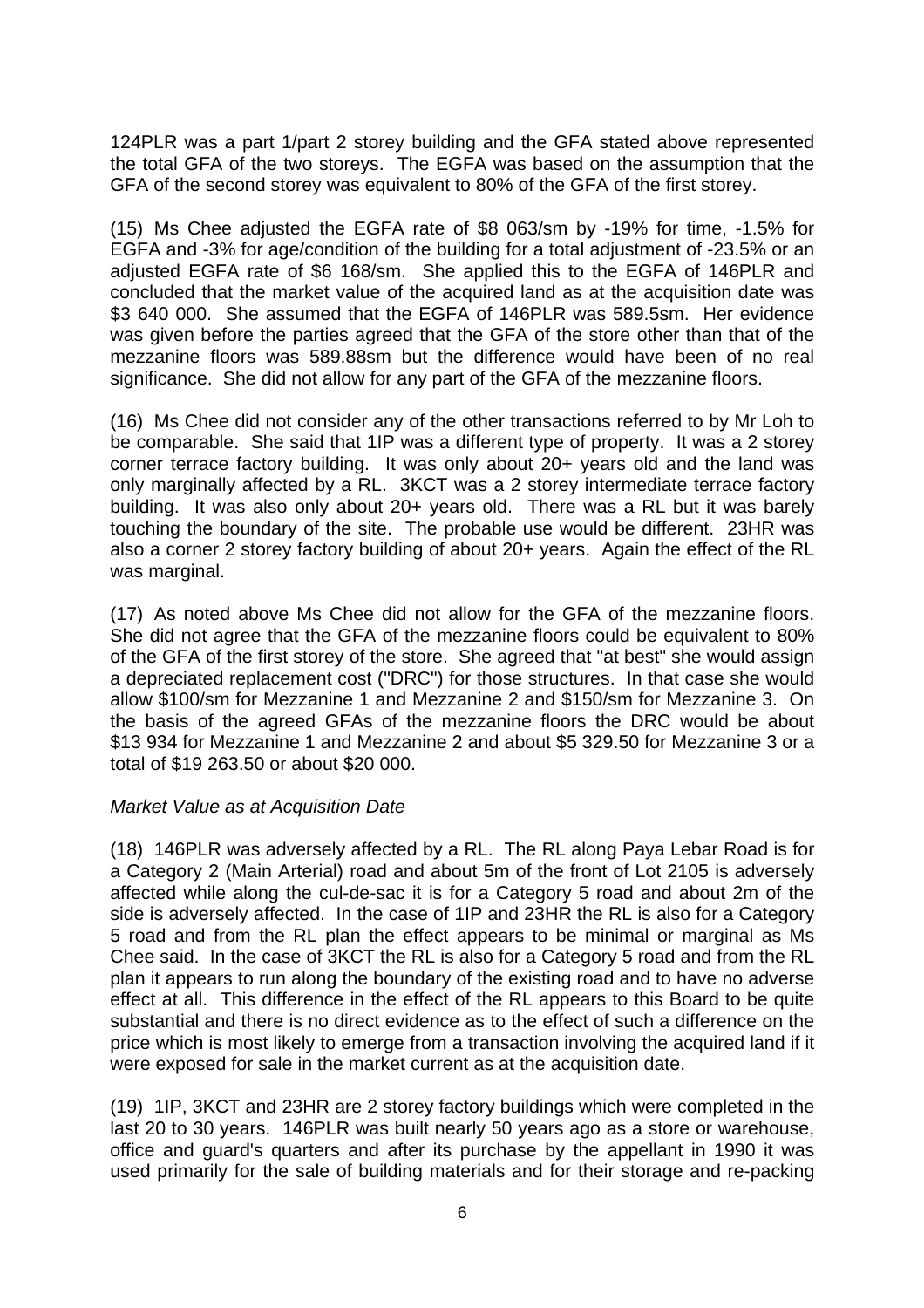as ancillary to the appellant's business. The sites of all these properties are zoned Light Industry. "These areas are used or intended to be used mainly for clean or light industrial purposes" (see Master Plan Written Statement) and it is unlikely that the profile of the buyers in the reference transactions would be comparable with that of the probable buyer of the acquired land if it were offered for sale. No evidence has been adduced as to the probable buyer or as to the probable use of the acquired land in a sale as at the acquisition date.

(20) Both Mr Loh and Ms Chee referred to the 124PLR transaction. In his analysis Mr Loh made no adjustment for building design, building condition, neighbourhood/location and RL. "Building design" was a reference to the features of ceiling height and platforms for loading as he explained. He appeared to be satisfied that there were no differences to be allowed for in all these respects and the only adjustments he made were for time, EGFA area and corner lot.

(21) In Mr Loh's analysis the market values derived from all the four transactions he referred to other than the 124PLR transaction ranged from \$5 873 000 to \$6 282 000 for an average of about \$6 078 000 while the market value derived from the 124PLR transaction was only \$4 825 000. No explanation has been given for this substantial difference in the derived values but the only significant difference between 1IP, 3KCT and 23HR on the one hand and 124PLR on the other is the RL. Mr Loh allowed -5% for the four transactions but there is no direct evidence to support it and from the evidence it is likely to be much more than what he has allowed.

(22) From the RL plans the effect of the RL on the front of the acquired land and on 124PLR appears to be about the same. The RL runs along and parallel to the front of the sites to a depth of about 5m in both cases and both Mr Loh and Ms Chee did not see any difference for any adjustment to be made. The side of the acquired land was also adversely affected as noted earlier. Having regard to the evidence adduced this Board finds that the 124PLR transaction is a comparable transaction and further that the 1IP, 3KCT and the two 23HR transactions are not comparable.

(23) The EGFA rate for the 124PLR transaction is \$8 063/sm. This is not disputed and it is also not disputed that the adjustment for time should be -19% and this Board finds accordingly. On the evidence adduced and with the benefit of the inspection of the building this Board finds that the EGFA is the sum of the GFA of the store (589.88sm) and 80% of the GFA of Mezzanine 3 (28.42sm) or 618.3sm. On the basis that the EGFA of 146PLR is 618.3sm Mr Loh said he would make an adjustment of -2% for EGFA size. This Board agrees with the adjustment and finds accordingly. For condition of the building Mr Loh made no adjustment but Ms Chee allowed -1.5%. This Board finds that there is a difference for which some adjustment has to be made and having regard to the difference in the construction of the buildings an adjustment by a lump sum is more appropriate and this Board finds accordingly. Some value should be given for the other mezzanine floors but DRC which reflects value to the appellant as owner is in the circumstances of this case not an appropriate measure of contribution to the market value. Some value should also be given for the access to the cul-de-sac feature but some allowance must be made for the RL on the side of Lot 2105.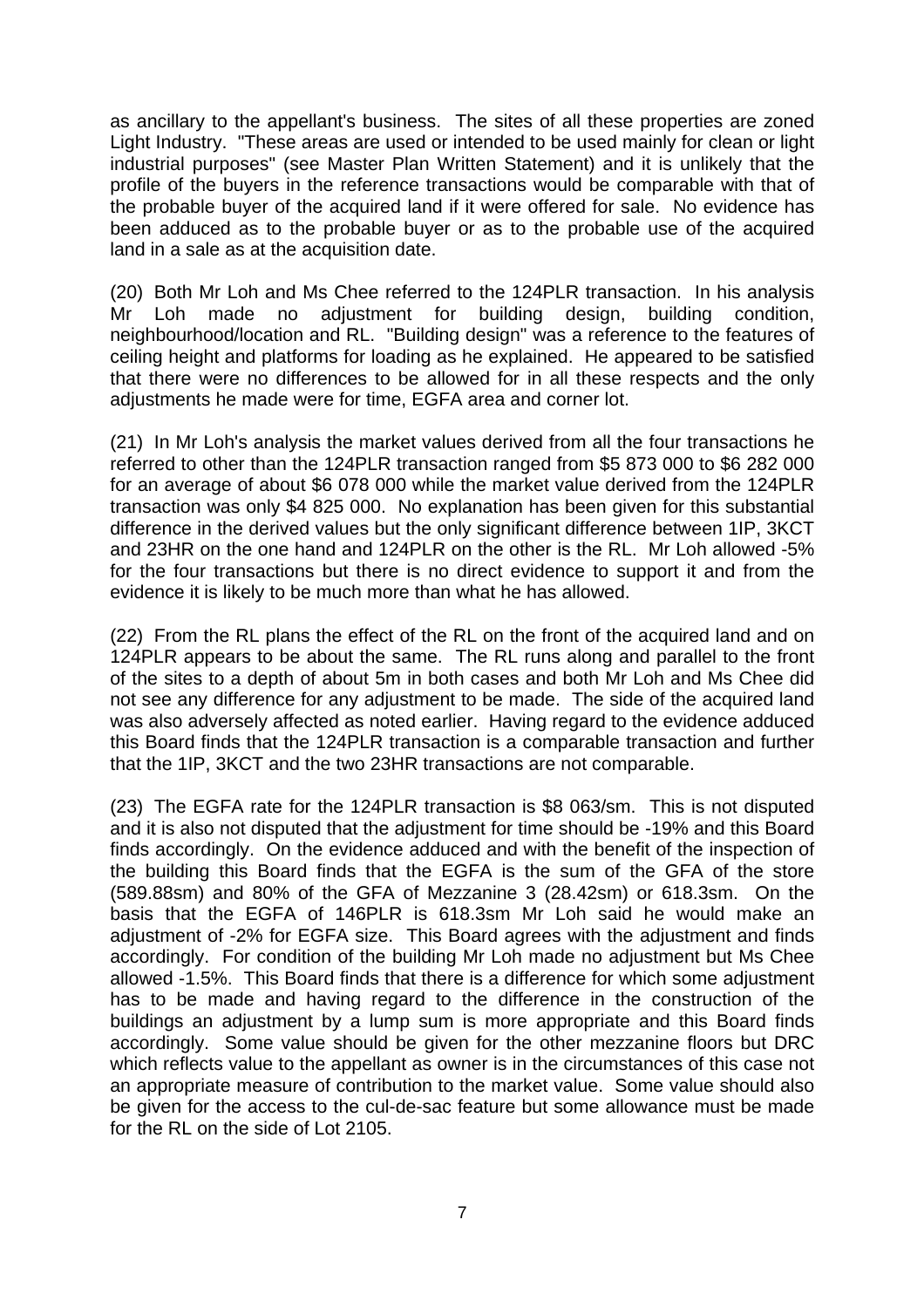(24) On the evidence and the facts agreed or not disputed this Board finds that the EGFA rate is to be adjusted by -19% for time and -2% for EGFA size for the adjusted rate of \$6 369.77/sm. From the value derived by applying the adjusted rate to the EGFA of 146PLR an amount will be deducted for condition and the RL on the side and the same amount will be added for the value of Mezzanine 1 and Mezzanine 2 and the access to the cul-de-sac feature. The resulting value will be rounded up to \$3 940 000. At the hearing it was agreed that the market value determined on this basis does not exceed the existing use price or the Development Baseline use price for the purpose of s 33(5)(e). In the premises this Board finds that:

(a) for the purpose of s  $33(1)(a)$  the market value of the acquired land as at 28 April 2001 was the lowest;

(b) the market value of the acquired land as at 28 April 2001 was \$3 940 000; and

(c) the market value so found does not exceed the existing use price or the Development Baseline use price determined in accordance with s 33(5)(e).

# *Reasonable Expenses under s 33(1)(e)*

(25) In the course of the hearing the parties agreed that \$50 000 should be allowed for reasonable expenses incidental to the change of place of business under s 33(1)(e) and this will be taken into consideration in determining the amount of the compensation to be awarded.

# *Award*

(26) Taking into consideration the market value as at 28 April 2001 and the reasonable expenses under s 33(1)(e) this Board determines that the amount of compensation to be awarded for the acquired land is \$3 990 000. This exceeds the amount of the Collector's award and this Board orders that the Collector pay to the appellant the excess together with interest at the rate of 6% per year from the date of taking possession to the date of payment.

# *Costs*

(27) For the purpose of the inquiry held under s 10 the appellant made a claim of \$6 500 000 for market value and an amount which was yet to be ascertained then for reasonable expenses under s 33(1)(e). This was a claim made pursuant to the Collector's notice under s 8 and as the claim for market value alone exceeds the amount awarded by this Board by more than 20% the appellant is not entitled to its costs.

Dated 2003 May 21